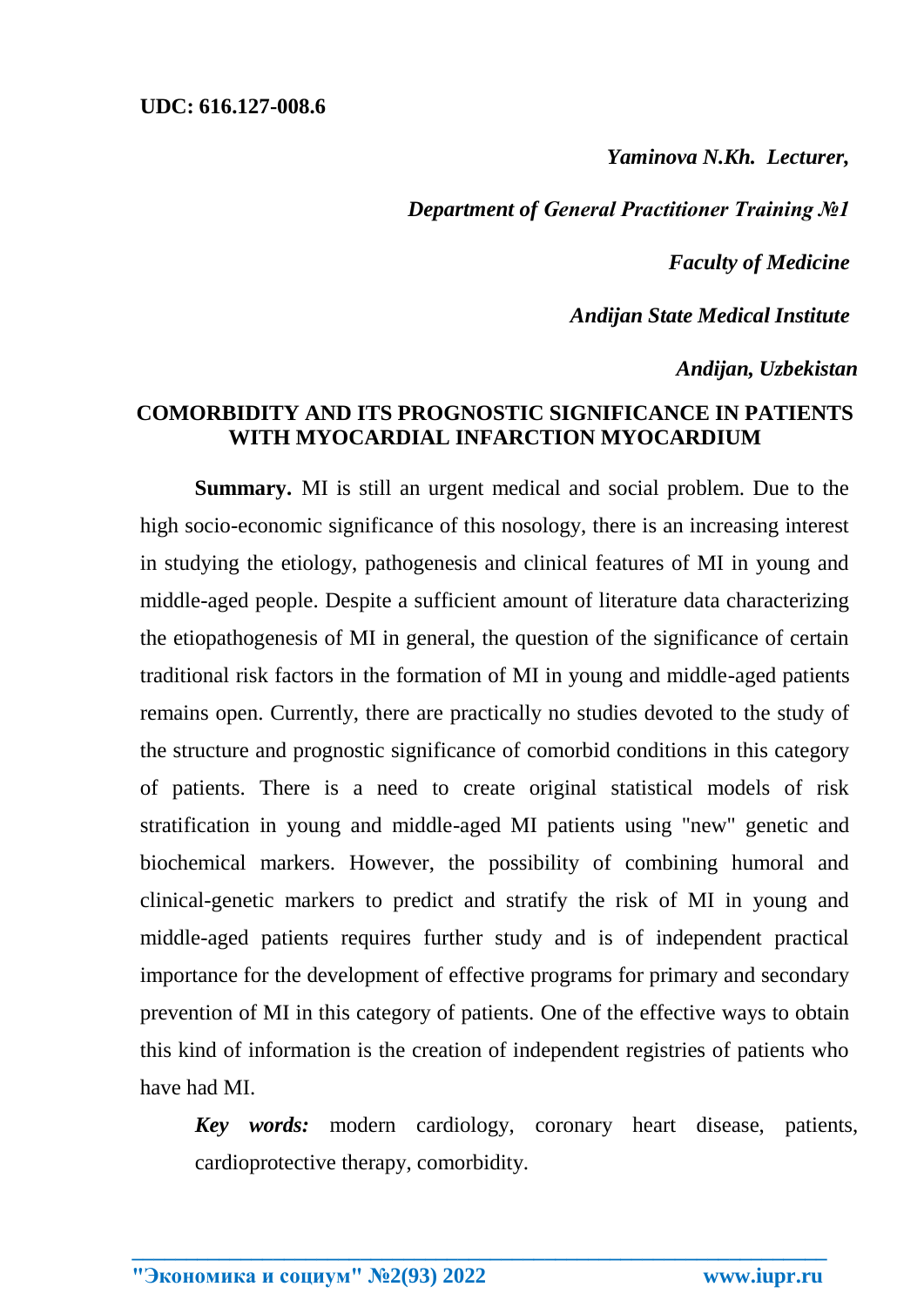**Introduction.** An undoubted breakthrough in modern cardiology is the widespread introduction of reperfusion therapy methods, namely stenting of the coronary arteries. The use of these methods made it possible to reduce the risks of sudden death and acute heart failure, prevent cardiac arrhythmias, and, most importantly, reduce the area of myocardial necrosis [2]. However, it should be noted that the restoration of tissue perfusion in patients occurs differently, as well as the risk of complications. This phenomenon is most likely associated with the presence of various comorbidities. Myocardial infarction is an acute disease caused by the spread of one or more foci of ischemic necrosis in the heart muscle.

**Purpose of the study:** in patients with AMI, connection with the clinical course of the disease, the formation of myocardial necrosis, coronary circulation, the severity of the inflammatory response and the possibility of prevention through early revascularization of infarct-related CA and cardioprotective therapy.

**Material and Methods:** Currently, in the domestic and world medical literature, the problem of the associated course of diseases is given great attention. [3]. It is known that in real clinical practice, most patients are characterized by a combination of two or more diseases. The presence of several nosologies in one patient, the symptoms of which are frequent. For the first time, using the example of a regional vascular center, a register of patients, residents of the Perm Territory, who underwent myocardial infarction at a young and middle age, was formed. The study made it possible to identify age and gender characteristics of the prevalence of cardiovascular risk factors and concomitant nosologies in this category of patients. The structure of comorbidity is dominated by arterial hypertension (AH), anemia, diabetes mellitus (DM), diseases of the gastrointestinal tract. In the group of patients with early PCI, there was a significant increase in the proportion of patients with duodenal ulcer.

For patients who underwent MI before the age of 60 years, the prognostic significance of HI was established.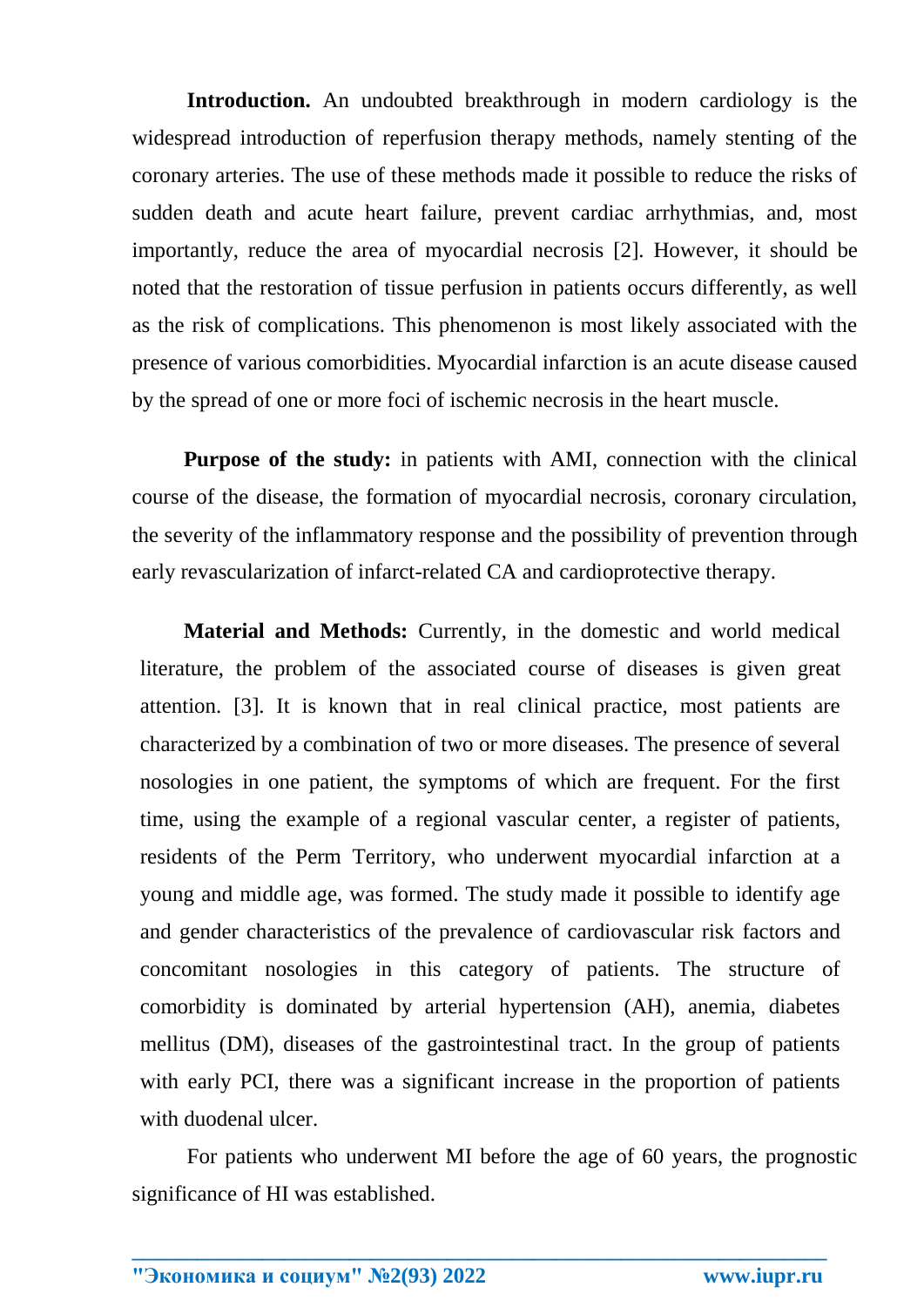The absolute reproducibility in real clinical practice, the diagnostic and prognostic value of the neutrophil-lymphocyte index (NLI) for non-invasive diagnosis of coronary atherosclerosis in the absence of the possibility of emergency coronary angiography (CAG) has been proven.

Due to the high prevalence and social significance of CVD, the problem of comorbidity in this category of patients attracts the attention of many researchers [1]. According to available data, the most common comorbid conditions in patients with MI are hypertension (74.9%), diabetes (34.8%), CKD (21.7%), chronic obstructive pulmonary disease (18.2%), depression (18.2%) [5].

Despite the evidence that comorbidity is more common in older patients, and the number of associated nosologies increases with age, it is known that in people under 65 years of age, the presence of comorbidity is noted in 61.4% of cases. Thus, according to the recent Russian study REQUAZA, the incidence of comorbidity among young patients (under 45 years of age) was 47.2% [8].

Taking into account the current negative trend towards "rejuvenation" of MI, a comprehensive study of comorbidity in young and middle-aged patients and its impact on prognosis is an important area of scientific research. However, we have not found publications on this issue in the available domestic literature.

According to a number of large epidemiological studies, DM is an independent risk factor for CVD in both men and women. It has been established that CVD is observed in more than half of patients with DM and is the cause of death for most of them. For example, according to various data, the risk of MI in patients with DM is 6–10 times higher than in patients without DM [7].

To date, the mechanisms of the adverse effects of diabetes on the development of pathological changes in the macro- and microvascular bed have been well studied. The role of DM and hyperglycemia in the disruption of metabolic processes in the myocardium, the activation of free radical oxidation,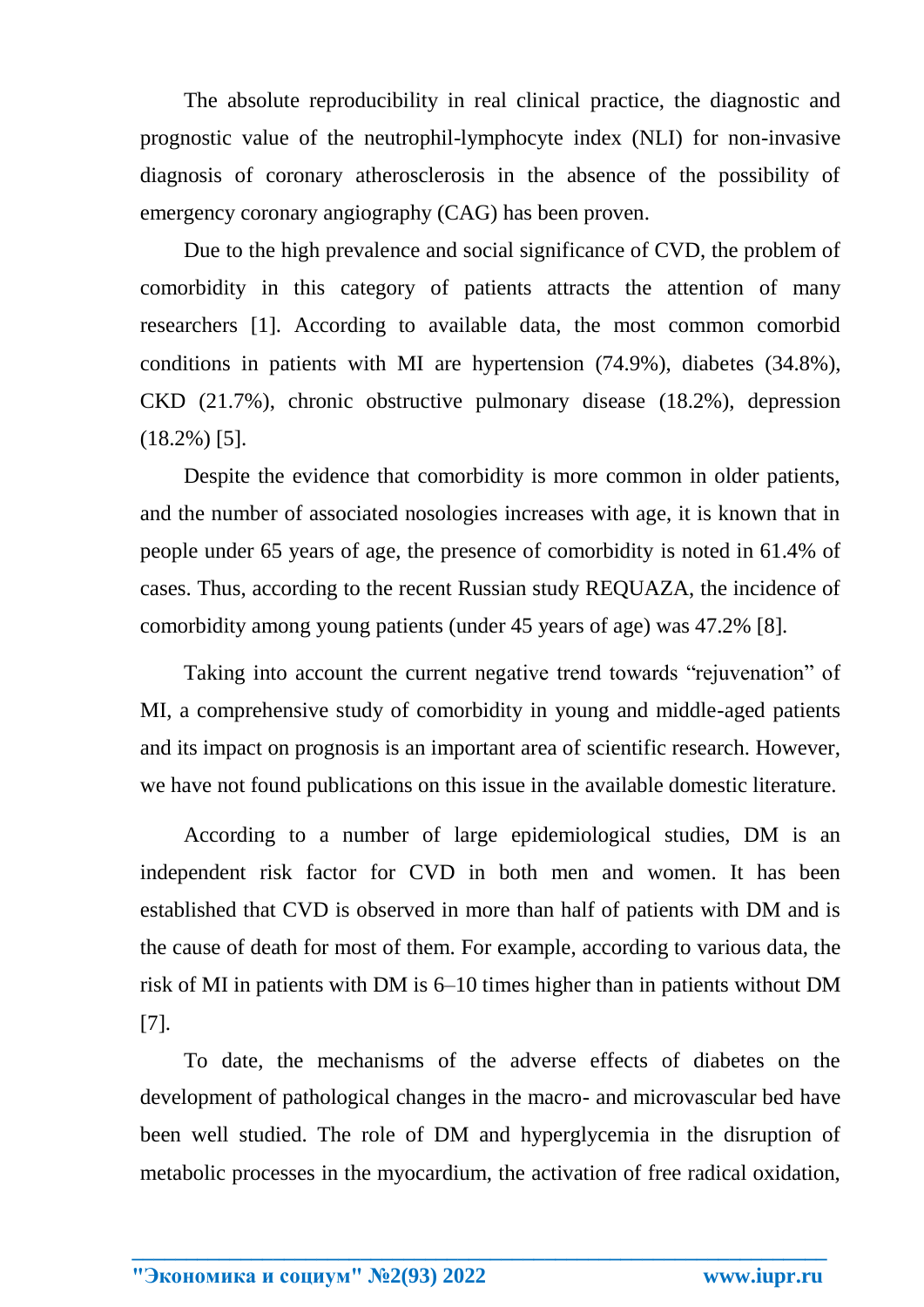the development of DE, and the imbalance of the hemostasis system has been shown. Patients with DM are characterized by diffuse and multivessel coronary artery lesions, and initial diabetic cardiomyopathy contributes to the development of severe forms of chronic heart failure (CHF) in patients with MI [4].

There is ample evidence in the literature to support that DM or hyperglycemia on admission in patients with MI are independent predictors of poor patient prognosis. It was found that both newly diagnosed and

pre-MI DM is an independent predictor of death and adverse cardiovascular events within a year after the index event [6].

The issue of MI and DM comorbidity is being actively studied in a cohort of patients older than working age. In the conditions of modern clinical medicine, there is a clear trend towards "rejuvenation" of DM: about 50% of all DM patients in the world are aged 40–59 years [4]. It is known that DM and metabolic syndrome are more common in women who have had myocardial infarction at a young age than in men [3]. It is not difficult to assume that an unfavorable combination of MI and DM at a young age may also have other features, a comprehensive study of which is of particular relevance.

**Conclusions:** The high prevalence of acute forms of coronary artery disease and the resulting mortality among the able-bodied population of the Russian Federation creates the prerequisites for a comprehensive study of the problem and the determination of priority areas for providing medical care to the population. A detailed study of risk factors, clinical features and the course of MI, and, finally, comorbidity in men and women of working age will not only determine the optimal tactics for managing patients of this age groups, but will also improve the effectiveness of primary and secondary prevention programs.

## **Bibliography**

1. Andreenko, E.Yu. Patients with early development of cardiovascular diseases in outpatient practice: age and gender characteristics, comorbidity, drug